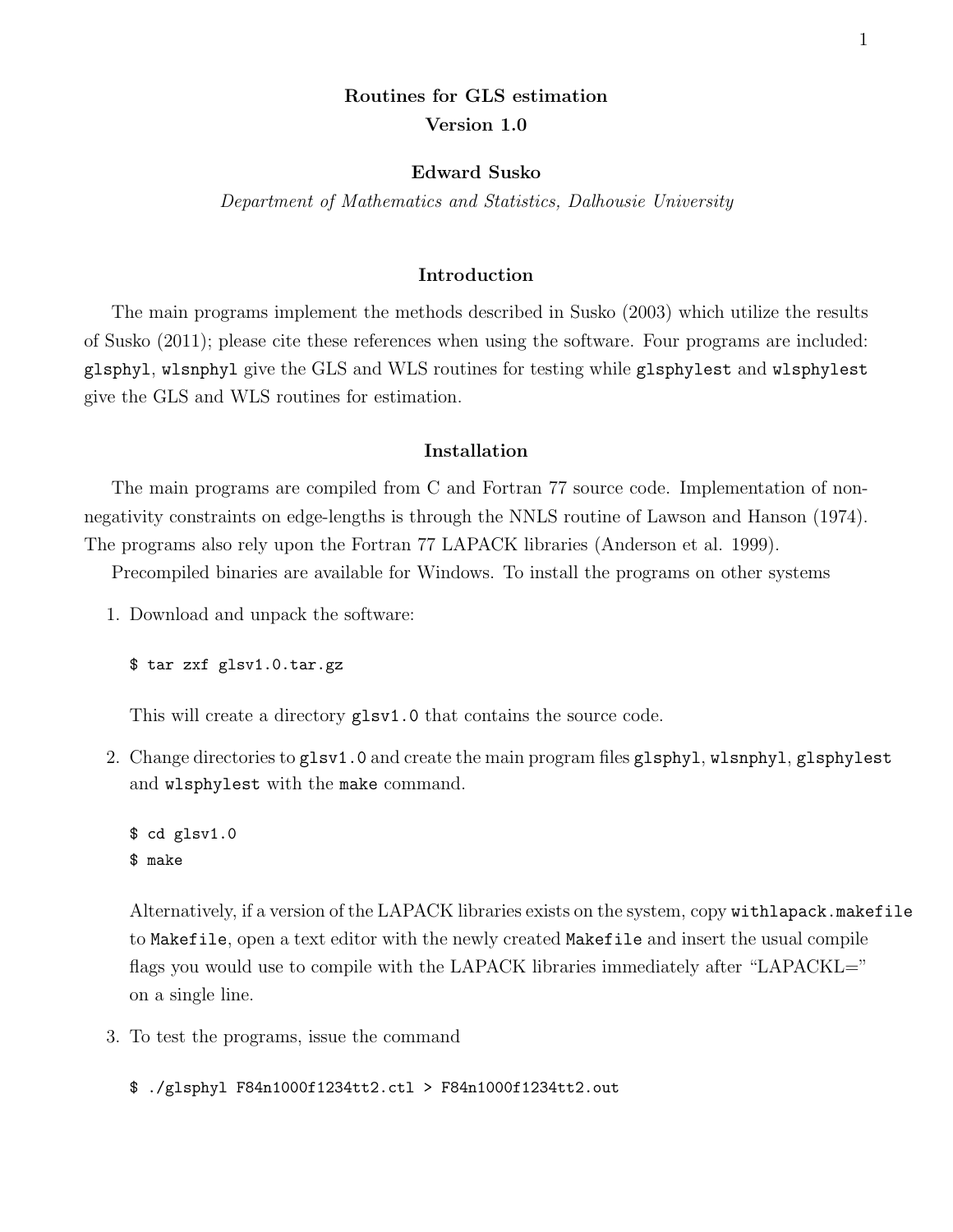This should create a file F84n1000f1234tt2.out comparable to the output in the running example below. To test the other programs, replace glsphyl with wlsnphyl, glsphylest or wlsphylest

The main program files can then be copied to a location in your PATH and the source code directory can be removed.

The source code has been compiled and tested using gcc and gfortran (versions 4.4.0) on a CentOS Linux distribution (release 5.3). While the program has not been tested on another platform, it should compile under any Linux distribution as well as Mac OS X, assuming a fortran compiler is installed.

### Input

The programs can be run at the command line with the command

### \$ glsphylprogram controlfile

where glsphylprogram is one of glsphyl, wlsnphyl, glsphylest or wlsphylest. The glsphyl and wlsnphyl programs are used to test whether trees in a specified tree file can be included in a confidence region of trees. The glsphylest and wlsphylest programs are used for estimation alone.

All input to the routine is through a main control file, controlfile. The control file is similar in format to the control files used by the programs baseml and codeml in the PAML package (Yang 1997, 2007). For instance, the model variable specifies the substitution model and gives a subset of the models available in PAML, with the same numbering scheme. As a running example, consider the test file F84n1000f1234tt2.ctl:

```
* Example control file
seqfile = F84n1000f1234tt2 * sequence file
treefile = six-taxon.trees * treefile
ntrees = 105 * number of trees in treefile
model = 3 * F84 modelttratio = 2 * transition/transversion ratio
n = 1 * use nonnegativity constraints
pattwt = single * single set of pattern weights from NJ tree
```
As with PAML control files, blank lines are allowed and all text following a '\*' till the end of a line is treated as a comment. The word on the left of an equal sign gives a control variable and the word on the right gives the value of that variable. Spaces are required on both side of an equal sign. The order of variables is unimportant. The control variables are as follows. All variables not indicated as optional are required.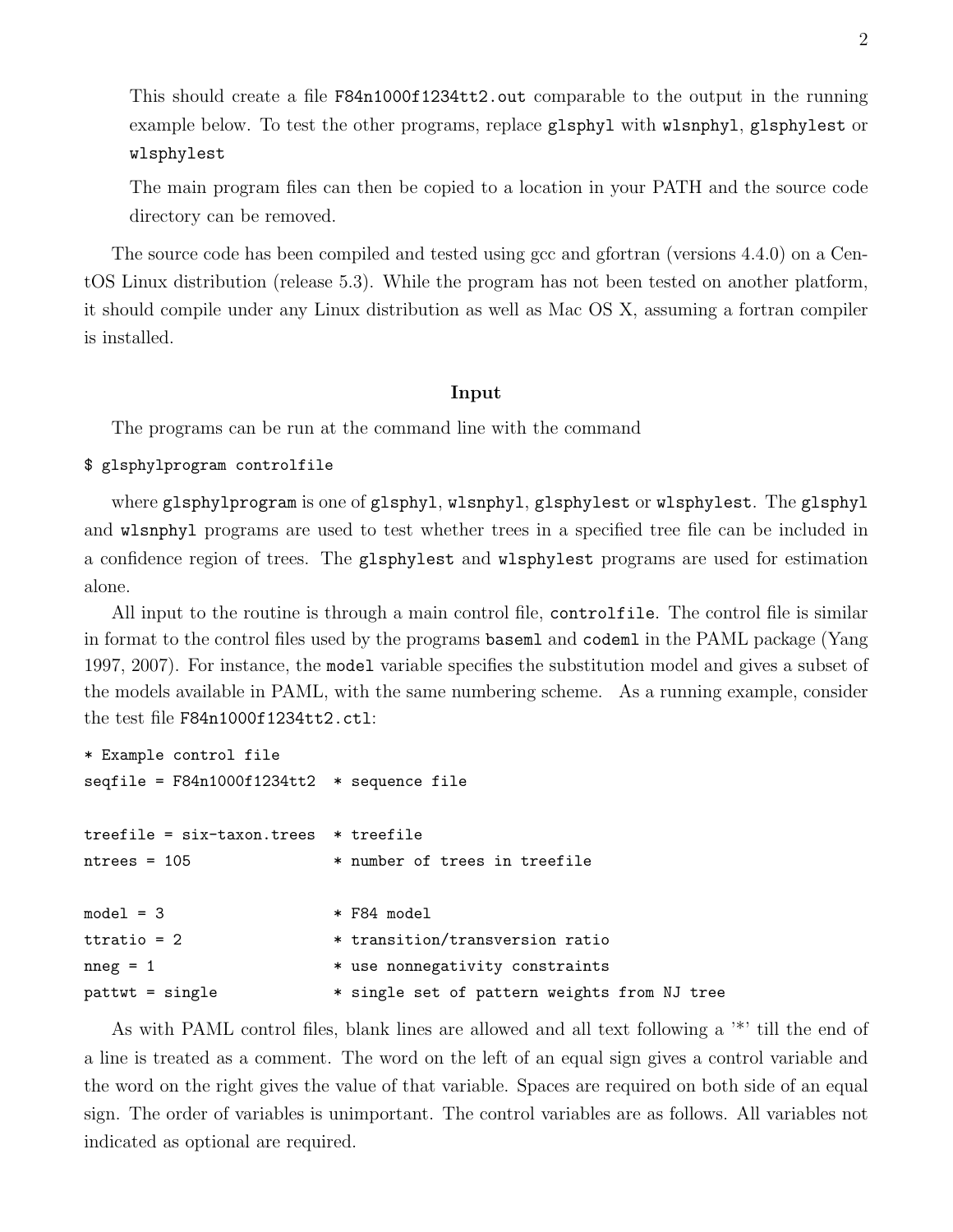treefile and ntrees: treefile is the name of a file containing tree(s). The treatment of this file and of the variable ntrees differs depending upon whether testing programs (glsphyl and wlsnphyl) or estimation programs (glsphylest and wlsphylest) are used. A treefile is required for the testing programs but not for the estimation programs.

For testing programs, the file should include all of the topologies that are to be tested and ntrees should indicate the number of trees in the file. For instance, the example control file had

```
treefile = six-taxon.trees * treefilentrees = 105 * number of trees in treefile
```
and the file six-taxon.trees contained text giving 105 topologies in Newick format:

 $(3,(2,5),(1,(0,4)));$  $((2,5),(3,1),(0,4));$ ...  $(1,(5,0),(3,(2,4)))$ ;

Edge-lengths can be included in tree specification but are ignored.

For the estimation routines, the first tree in the file, is taken as the starting tree for optimization. If no tree is provided, the NJ tree is used as a starting tree.

For estimation routines, the variable ntrees indicates the maximum number of trees that should be output. The default value is 1, in which case the tree giving the smallest WLS or GLS statistic value is output. If ntrees is set to -1, all of the trees encountered during tree searching are output, ranked from smallest to largest WLS or GLS statistic value. In the example file, ntrees was 105, so that at most 105 of the trees encountered during searching would be output.

The tree should conform to the Newick standard. A discussion of this standard as implemented in PHYLIP is given at

```
http://evolution.genetics.washington.edu/phylip/newicktree.html
```
and a more formal description is available at

http://evolution.genetics.washington.edu/phylip/newick\_doc.html

Allowable features of the Newick standard that will likely create difficulties are:

1. Quoted labels.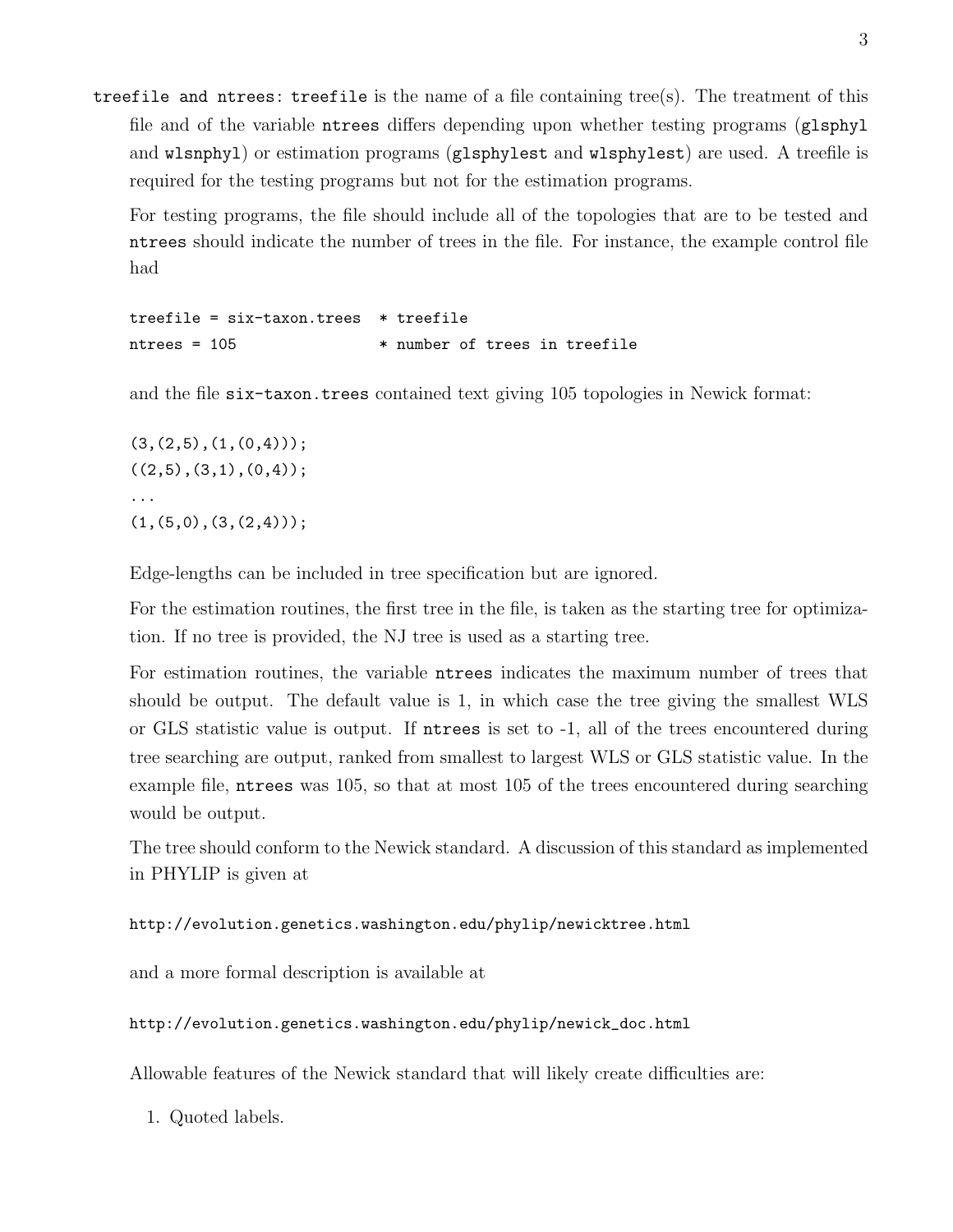- 2. Nested use of the characters '[' and/or ']' in comments. The characters '[' and ']' can only be used to delimit comments and cannot be used within comments.
- 3. Long leaf labels. A limit of 10 non-null characters is allowed for leaf names.
- 4. Underscores are not converted to blanks.
- seqfile: This is the name of the file containing the sequence alignment. The file should conform to PHYLIP standards for input with 10 character long names padded by blanks. The names should match the names used in the input treefile. Input can be either interleaved or sequential with one caveat: The lines 2 through  $m + 2$ , where m is the number of taxa, must contain the name of taxa followed by sequence data. For instance the start of a sequence file might be

6 3414 Homsa ANLLLLIVPI LI... Phovi **INIISLIIPI LL...** ... but not 6 3414 Homsa ANLLLLIVPI LI... Phovi INIISLIIPI LL... ...

which would be allowed under the sequential format by PHYLIP.

- nchar: An optional integer indicating that the model was for nucleotide data ( $nchar=4$ ) or amino acid data (nchar=20). The default value is 4.
- model: An integer code for the substitution model. For nucleotide data ( $nchar=4$ ), the models currently implemented are

| model            | Model        |
|------------------|--------------|
| $\left( \right)$ | JС           |
| 2                | F81          |
| 3                | F84          |
| 4                | HKY          |
|                  | $_{\rm GTR}$ |

and for amino acid data (nchar=20) the models currently implemented are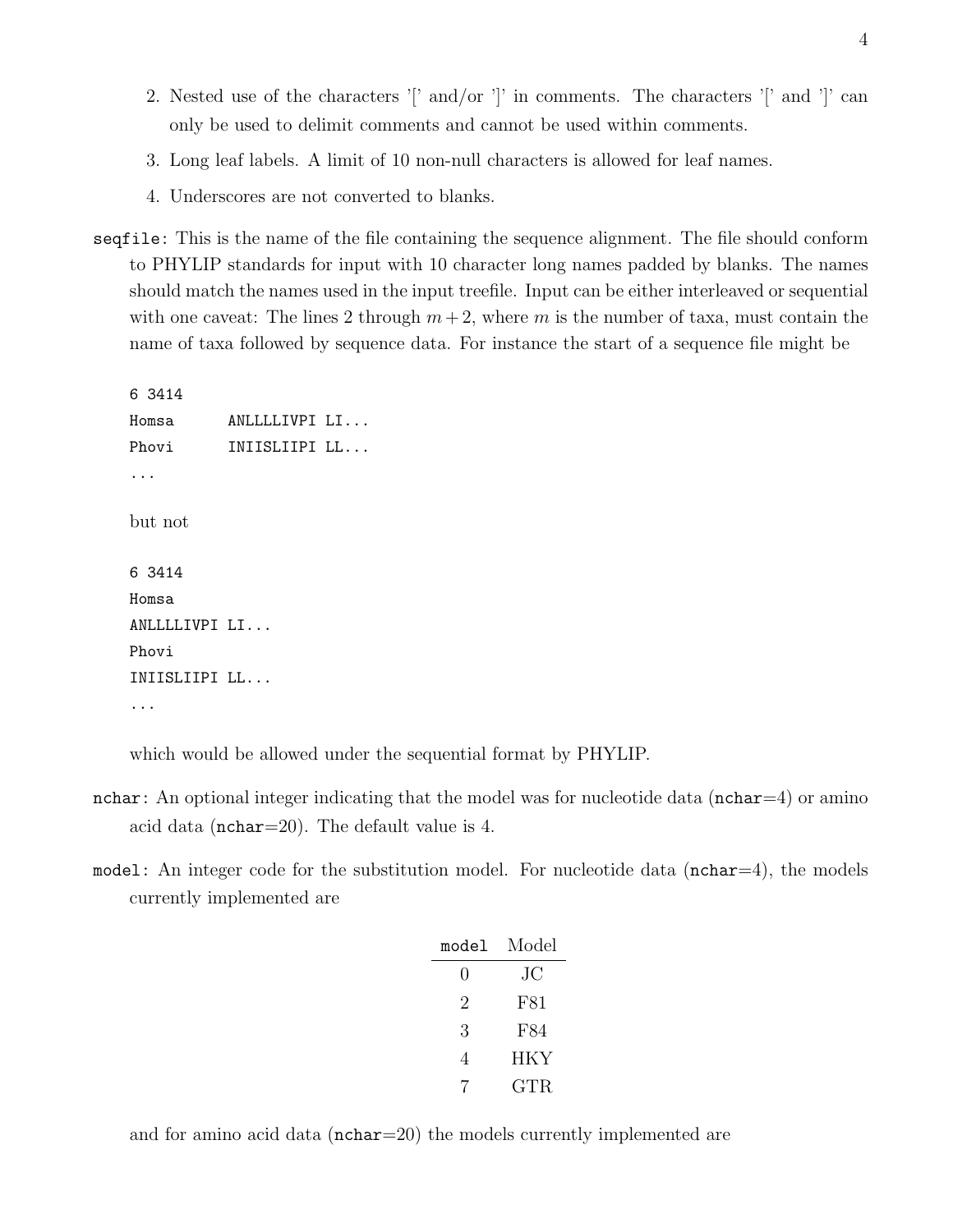| model | Model           |
|-------|-----------------|
| 0     | Poisson         |
| 1     | Proportional    |
| 2     | Empirical       |
| 3     | $Empirical + F$ |
|       | REVaa           |

The documentation for the PAML package gives a good description of the models listed and can fit all of them.

The GTR and REVaa models refer to the most general time-reversible models in the nucleotide and amino acid case, respectively. The Poisson and Proportional models are the analogues of the JC and F81 models for amino acid data. The Poisson and Proportional models have substitution probabilities

$$
P_{ij}(t) = \begin{cases} \pi_j + (1 - \pi_j) \exp[-\mu t] & \text{if } i = j \\ \pi_j - \pi_j \exp[-\mu t] & \text{otherwise} \end{cases}
$$

where  $\mu = \left[\sum \pi_i(1 - \pi_i)\right]^{-1}$  and  $\pi_j$  gives the stationary of the jth amino acid. In the Poisson model, the frequencies are all 1/20

When model  $=2$  or 3 an empirical model is fit. The model is specified by the variable aaRatefile. When model=2, the stationary frequencies are the stationary frequencies of the specified empirical model.

When model = 3, the stationary frequencies are determined as the frequencies of the character states in the sequence data in seqfile. In this case, the empirical model is used to specify the exchangeabilities. The exchangeability of amino acid  $i$  and  $j$  is defined as

$$
S_{ij} = Q_{ij}/\pi_j
$$

where, for the specified empirical model,  $Q_{ij}$  is the rate of substitution from i to j and  $\pi_j$  is the stationary frequency j. When model  $=3$ , the rate of substitution from i to j is

$$
\tilde{Q}_{ij}=S_{ij}\tilde{\pi}_j
$$

where  $\tilde{\pi}_j$  is the frequency of j in the alignment.

aaRatefile: Only required for empirical amino acid models (model=2 or 3 and  $nchar=20$ ). The name of the empirical model to fit. The models currently implemented are

|             |             | dayhoff.dat Dayhoff or PAM Dayhoff et al. (1978) |
|-------------|-------------|--------------------------------------------------|
| jones.dat   | JTT.        | Jones et al. $(1992)$                            |
| wag.dat     | WAG         | Whelan and Goldman (2001)                        |
| mtREV24.dat | $m$ t $REV$ | Adachi and Hasegawa (1996)                       |
| lg.dat      | LG          | Le and Gascuel $(2008)$                          |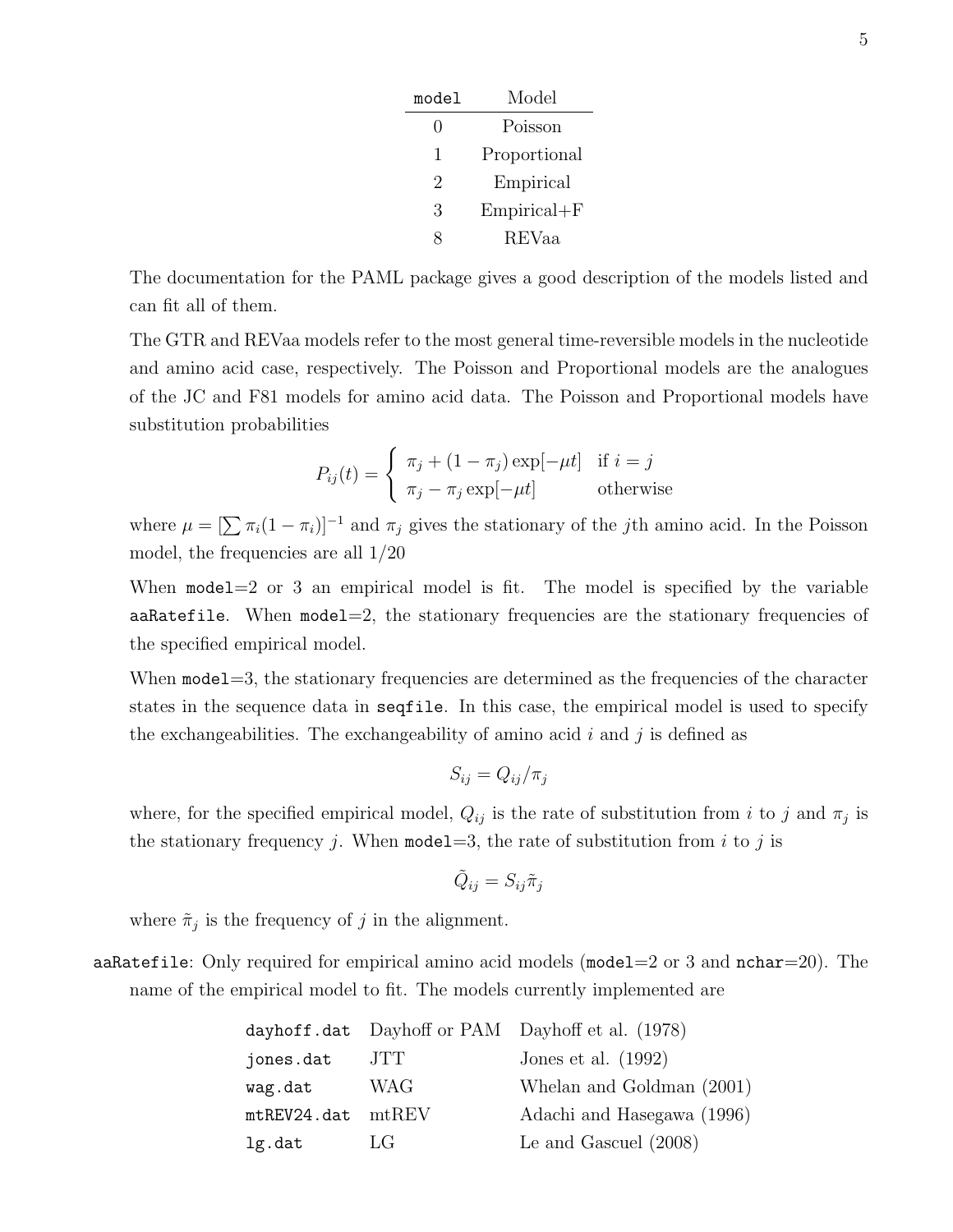$Qfile: Only required for the general time reversible model, GTR or REVaa (model=7, nchar=4)$ or model  $=8$ , nchar $=20$ ). The name of a file containing the entries of the rate matrix separated by blanks.

For nucleotides the file should contain the entries

$$
\begin{array}{ccc}\nQ_{AA} & Q_{AC} & Q_{AG} & Q_{AT} \\
Q_{CA} & Q_{CC} & Q_{CG} & Q_{CT} \\
Q_{GA} & Q_{GC} & Q_{GG} & Q_{GT} \\
Q_{TA} & Q_{TC} & Q_{TG} & Q_{TT}\n\end{array}
$$

Here the  $(3,2)$  entry  $Q_{GC}$  gives the rate of substitution from G to C. The  $Q_{ii}$  satisfy that  $Q_{ii} = -\sum_{j\neq i} Q_{ij}$ . Note that this ordering differs from the T, C, A and G ordering of PAML. Amino acids are ordered alphabetically:

```
alanine, arginine, asparagine, aspartic, cysteine,
glutamine, glutamic, glycine, histidine, isoleucine,
leucine, lysine, methionine, phenylalanine, proline,
serine, threonine, tryptophan, tyrosine, valine
```
which is the same ordering used by most phylogenetic packages including PAML, PHYLIP and TREE-PUZZLE.

kappa or ttratio: One of these is required for the F84 and HKY models (model=3 or 4 and nchar=4). A real number giving the  $\kappa$  parameter for the model. The F84 model has a rate matrix proportional to

$$
\begin{bmatrix}\n\cdot & \pi_C & (1 + \kappa/\pi_R)\pi_G & \pi_T \\
\pi_A & \cdot & \pi_G & (1 + \kappa/\pi_Y)\pi_T \\
(1 + \kappa/\pi_R)\pi_A & \pi_C & \cdot & \pi_T \\
\pi_A & (1 + \kappa/\pi_Y)\pi_C & \pi_G & \cdot\n\end{bmatrix}
$$

where  $\pi_R = \pi_A + \pi_G$  and  $\pi_Y = \pi_C + \pi_T$ . The HKY model has a rate matrix proportional to

$$
\begin{bmatrix}\n\cdot & \pi_C & \kappa \pi_G & \pi_T \\
\pi_A & \cdot & \pi_G & \kappa \pi_T \\
\kappa \pi_A & \pi_C & \cdot & \pi_T \\
\pi_A & \kappa \pi_C & \pi_G & \cdot\n\end{bmatrix}
$$

The transition-transversion ratio (territories) is related to the  $\kappa$  parameter in the F84 model through

$$
R = \kappa \times \frac{\pi_A \pi_G / \pi_R + \pi_C \pi_T / \pi_Y}{\pi_R \pi_Y} + \frac{\pi_A \pi_G + \pi_C \pi_T}{\pi_R \pi_Y}
$$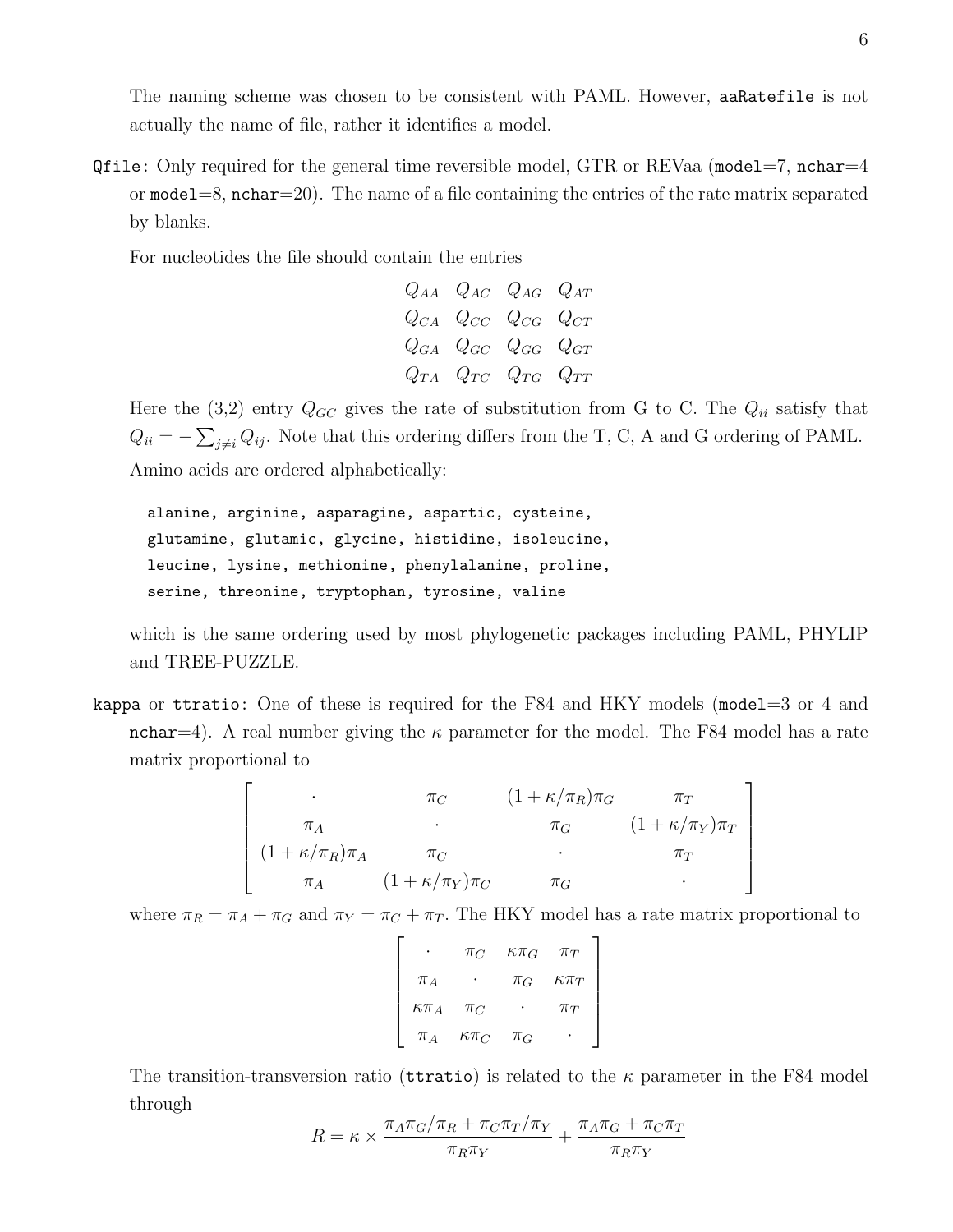where  $\pi_R = \pi_A + \pi_G$  and  $\pi_Y = \pi_C + \pi_T$ . For the HKY model the relationship is

$$
R = \kappa \times \frac{\pi_A \pi_G + \pi_C \pi_T}{\pi_R \pi_Y}
$$

- alpha: Only required if a gamma rates-across-sites model (Yang 1994) is desired. A real value giving the shape parameter of the gamma distribution.
- ncatG: Optionally, an integer giving the number of categories to use in a discrete gamma approximation. Only used if alpha is positive. The default is 0. If alpha is positive and ncatG is positive, a discrete gamma model is fit. If alpha is positive and ncatG is 0, a continuous gamma model is fit. The discrete gamma approximation used is the same as the default of PAML 4.2; the representative rate is the conditional mean for the class.
- nrate: Optionally used to specify the number of rate classes in an arbitrary discrete rates-acrosssites model. The variable is not used if alpha is set. If alpha is not set the default is to fit an equal rates model.
- ratefile: Only used if alpha is not set and  $nrate > 1$ . The name of a file with rates and weights for the arbitrary discrete rates-across-sites model. Each line should give a rate followed by a corresponding weight. For example, the file
	- 0.00026 0.25 0.02369 0.25 0.33291 0.25 3.64313 0.25

indicates a rates-across-sites model with four rates where, for instance, there is a 25% chance that a site will have a rate multiplier 3.64313. This consequently allows for implementations of the discrete gamma rates-across-sites models that give different discrete rates or weights than PAML to the same shape parameter.

- nneg: Optionally 0 or 1. The default is 1. If nneg is 1, WLS or GLS estimation imposes nonnegativity constraints on estimated edge-lengths, otherwise no constraints are imposed.
- pattwt: Optionally observed, single or multiple. The default value is multiple.

As discussed in greater detail in Susko (2011), covariance matrix estimates are of the form

$$
\sum_{x} p_x \boldsymbol{a}_x \boldsymbol{a}_x^T \tag{1}
$$

where the sum is a sum over patterns x for all of the taxa in the sequence file. Estimates differ depending on the choice of  $p_x$ . With pattwt set to observed, the observed pattern frequencies are used. With pattwt set to single, the  $p_x$  are pattern probabilities on a NJ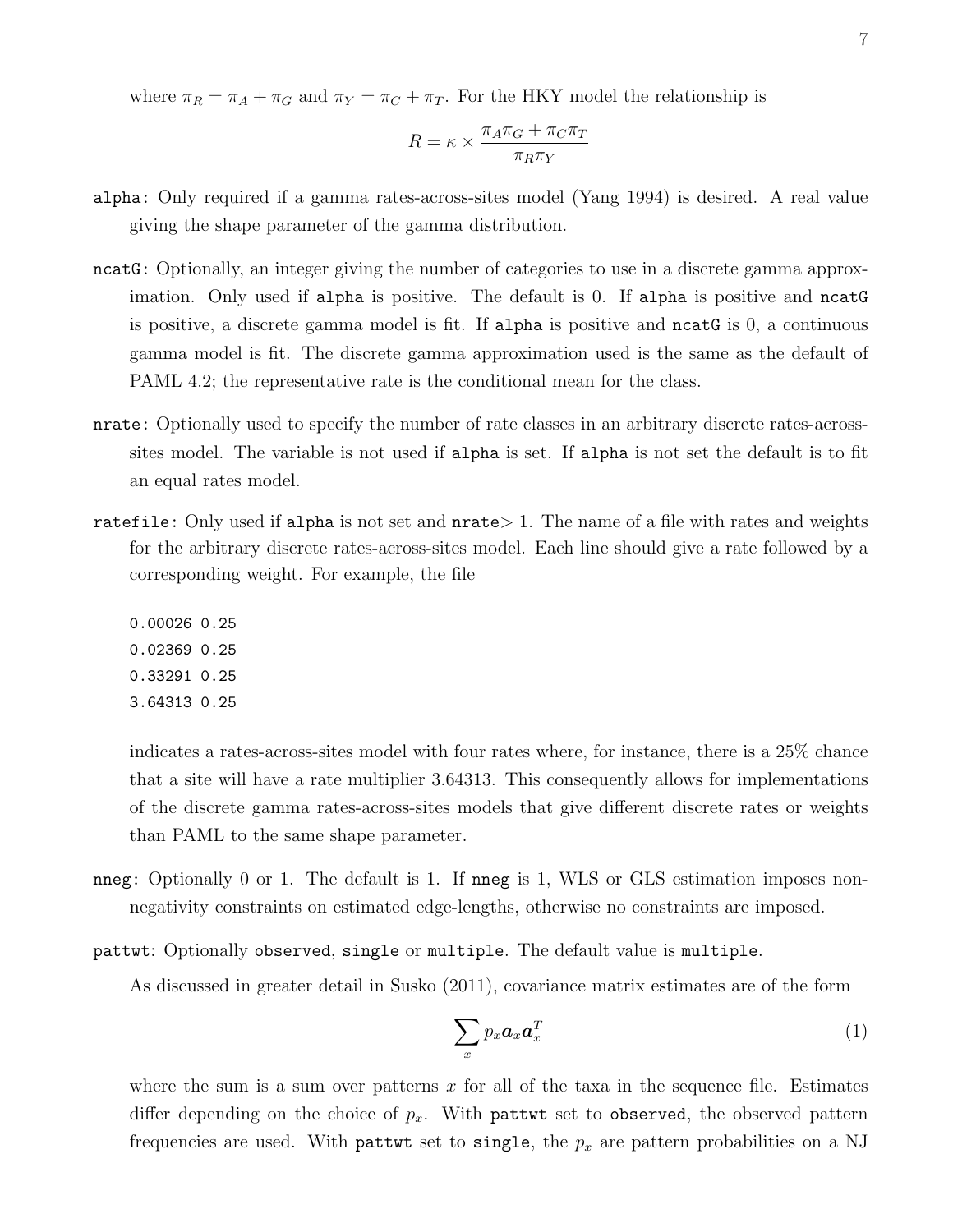tree with least squares edge lengths. With pattwt set to multiple, the  $p_x$  and consequently covariance matrix estimates are topology-dependent. The  $p_x$  give the pattern probabilities for the tree, with LS edge lengths, that the WLS or GLS test statistic is being calculated for. Performance tends to be better for multiple by comparison with single and observed but is much more computationally intensive, particularly for amino acid data. single is more computationally intensive than observed but tends to perform better, particularly for GLS estimation.

pvalue: Optionally 0 or 1. The default is 1. If pvalue is 0, p-values are not computed. This option is only recognized within the wlsnphyl routine. It can be used to speed computation if estimation alone is of interest.

#### Output

The output differs depending upon whether testing programs (glsphyl and wlsnphyl) or estimation programs (glsphylest and wlsnphyl) are used. Output trees are output according to their GLS or WLS statistics, from smallest to largest. For estimation routines, for each tree, test statistics, p-values, and estimated trees with estimated edge-lengths are output. For testing routines, in addition, the index of where the tree was ordered in the input treefile is output.

For glsphyl and glsphylest, p-values are obtained using the chi-squared distributions described in Susko (2003). For wlsnphyl p-values are obtained using the normal simulation methodology described in Susko (2011). For wlsphylest, however, "p-values" are determined using a chi-squared approximation that effectively treats covariances between distances as 0. There is evidence that these values tend to be larger than should be and thus they are still informative: small p-values from wlsphylest will likely be even smaller when calculated with wlsnphyl. The reason for not including proper p-values with wlsphylest is to avoid unnecessary computation for some of the poor trees that might be encountered during tree-searching. Any number of trees from wlsphylest can be used as input for wlsnphyl to obtain more appropriate p-values.

Considering the running example, we obtain

```
$ glsphyl F84n1000f1234tt2.ctl
3.051197 0.802394 (2:0.11727,(0:0.09065,1:0.10248):0.12237,...); 63
45.395996 0.000000 (2:0.13062,(3:0.11965...); 25
45.395996 0.000000 (4:0.07876,((0:0.09059,1:0.10237):0.12555,...,5:0.20552); 51
...
155.786872 0.000000 (2:0.14527,(1:0.10524,...); 4
```
which indicates that the best tree was the 63rd tree in the input treefile had a GLS test statistic value of 3.05, a p-value of 0.80. The next two best trees had very small p-values and were tied due to a zero-length internal edge that made them topologically equivalent. The 105th ranked tree was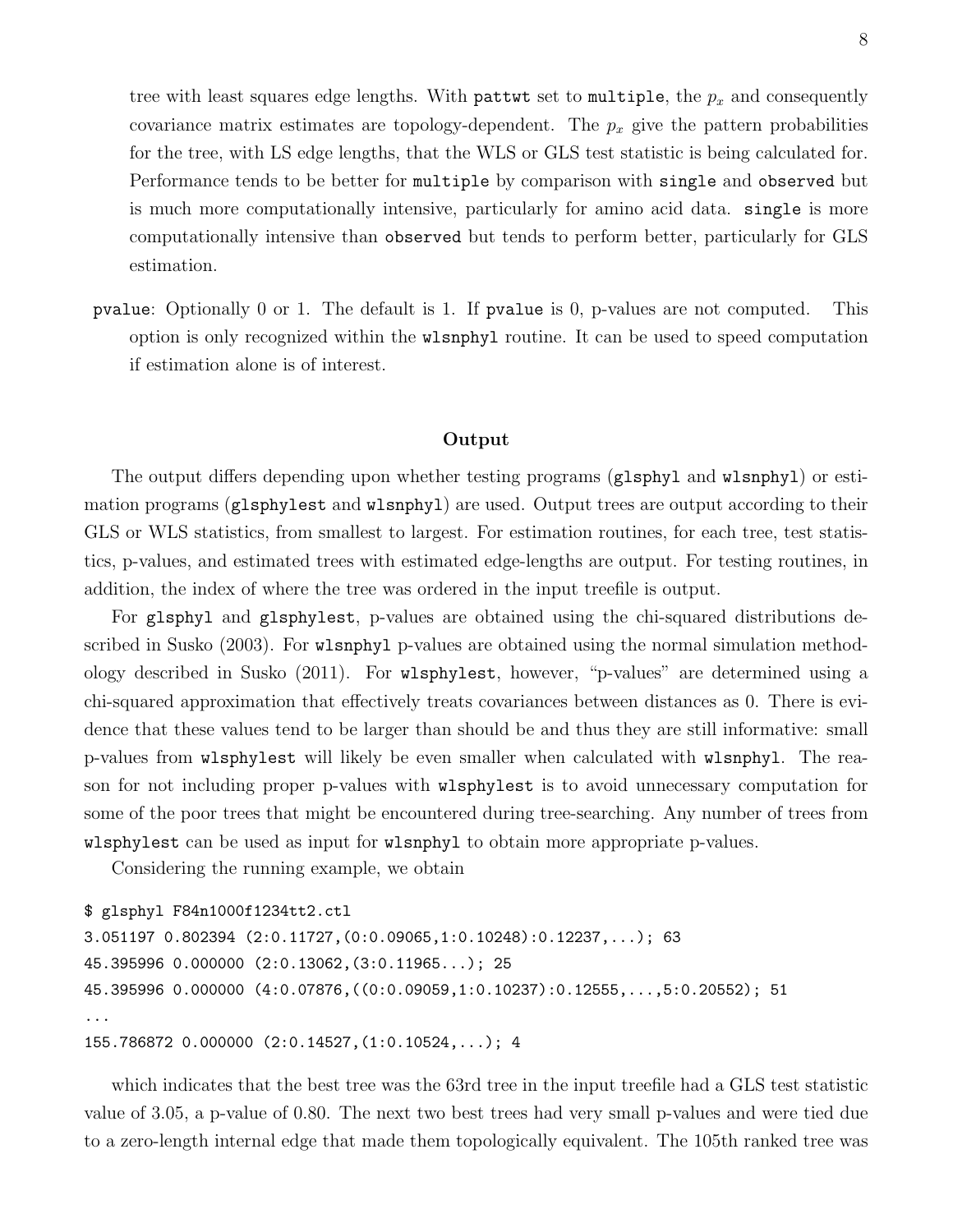the 4th tree in the treefile and had a test statistic of 155.79. the 95% confidence region in this case consists of a single tree. Different output resulted from wlsnphyl but the format was the same.

As an example of an estimation routine, consider the output

```
$ wlsphylest F84n1000f1234tt2.ctl
0.561460 0.997008 (3:0.10894,(2:0.11661,(0:0.09156,1:0.10156):0.12288...);
35.181551 0.000004 (4:0.12920,(2:0.11621,(0:0.09134,...);
...
248.310710 0.000000 (3:0.17753,(1:0.15346,2:0.18932):0.00265,...);
```
Because of the form of the control file, starting from the first tree in the treefile, the routine performed a SPR search for a better tree and recursed this process until no better tree could be found within one SPR of the current best tree. It stopped its search after evaluating WLS statistics for 36 trees and ended up estimating a tree that had a WLS test statistic value of 0.56. Because ntrees was set to 105 in the control file, which ended up being larger than the 36 that were considered, all 36 trees were output.

### Limitations

Very few reasons for error are output. Analyses should not include identical sequences and very similar sequences can create difficulties.

#### References

- Adachi, J. and Hasegawa, M. (1996). Model of amino acid substitution in proteins encoded by mitochondrial DNA. J. of Mol. Evol. 42:459–468.
- Dayhoff, M.O., Schwartz, R.M. and Orcutt, B.C. (1978). A model of evolutionary change in proteins. pp 345–352, Atlas of protein sequence and structure. Vol. 5, Suppl. 3. National Biomedical Research Foundation. Washington D.C.
- Anderson, E., Bai, Z., Bischof, C., Blackford, S., Demmel, J., Dongarra, J., Du Croz, J., Greenbaum, A., Hammarling, S., McKenney, A. and Sorensen, D. (1999). LAPACK Users' Guide Society for Industrial and Applied Mathematics, Philadelphia, PA.
- Felsenstein, J. (2004). PHYLIP Phylogeny Inference Package (version 3.6). Distributed by the author. Department of Genome Sciences, University of Washington, Seattle.

Felsenstein, J. (1989). PHYLIP - Phylogeny Inference Package (version 3.2). Cladistics 5: 164-166.

Jones, D.T., Taylor, W.R., and Thornton, J.M. (1992). The rapid generation of mutation data matrices from protein sequences. CABIOS 8:275–282.